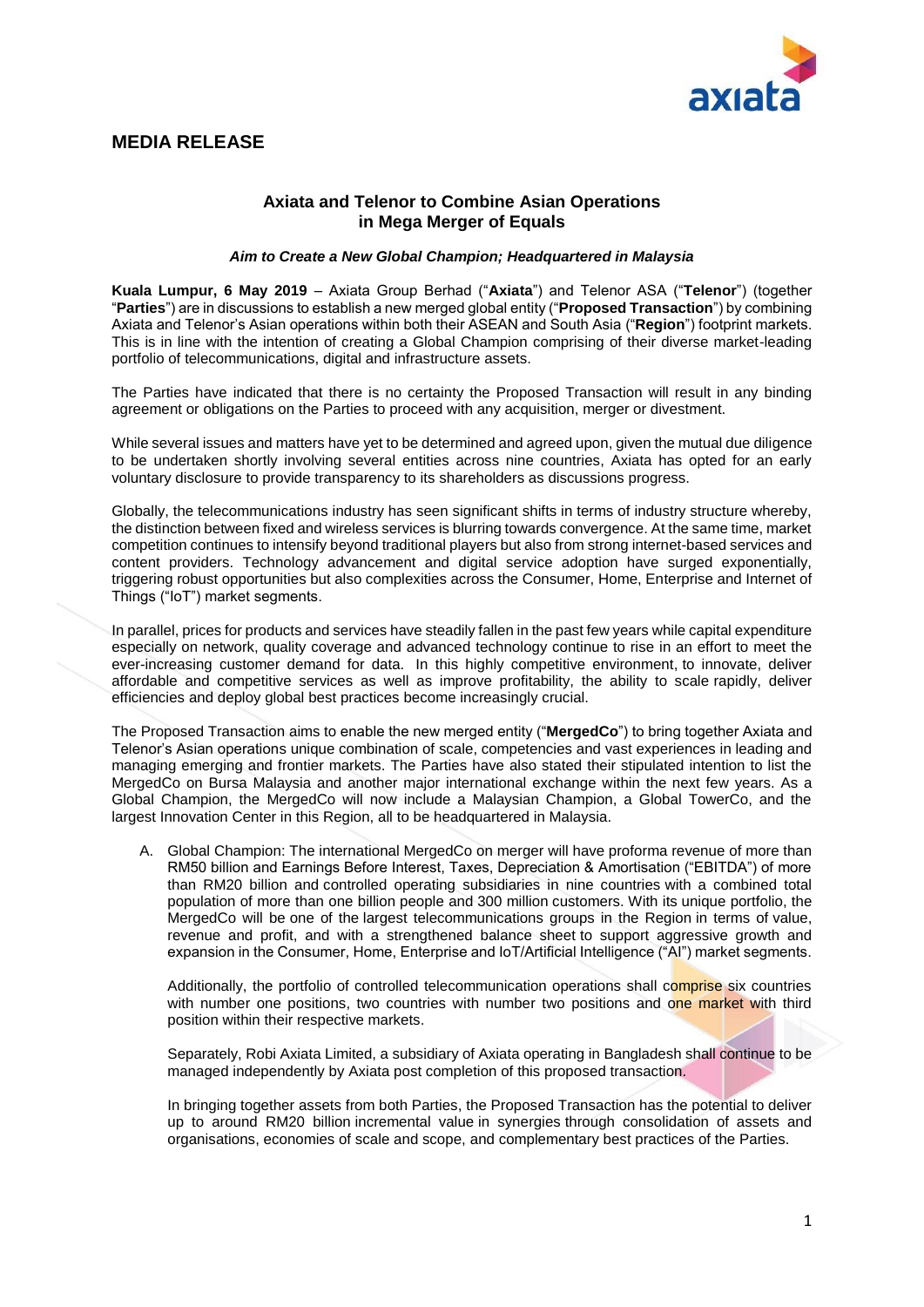- B. Malaysian Champion: In addition to the pan-Asia presence, the Proposed Transaction is intended to create a true Malaysian Champion by merging Celcom Axiata Berhad ("**Celcom**") and Digi.Com Berhad ("**Digi**"), which will in turn become the largest mobile operator in Malaysia.
- C. Global TowerCo: The Proposed Transaction will also potentially lead to the formation of a global top five mobile infrastructure player, by combining edotco Group Sdn Bhd ("edotco"), the existing Axiata TowerCo which is currently the 13<sup>th</sup> largest TowerCo globally, and Telenor's Asian tower assets.
- D. Innovation Center: Lastly, the opportunity will establish the largest Innovation Center in the Region to include IoT and 5G, as well as a Global Talent Factory.

While the shareholding will reflect the relative asset valuation, resulting in Telenor being the majority shareholder of the global MergedCo anticipated to own 56.5% and Axiata will own 43.5%, both parties acknowledging that this is preliminary subject to adjustments and due diligence. This proposed transaction will be based on the principle of merger of equals between Axiata and Telenor. The intention is to create a commercial Board governed company, combining the best-in-class talents, capabilities and culture of Axiata and Telenor in the MergedCo group.

Telenor and Axiata will work in good faith towards a binding agreement in relation to the Proposed Transaction by end of quarter three, 2019 following the due diligence exercise. Should the parties agree to sign an agreement, the eventual transaction will be subject to approvals by shareholders and regulatory bodies, amongst others.

#### **Commentary**

Chairman of the Axiata Board, Tan Sri Ghazzali Sheikh Abdul Khalid, said: "This proposed merger that will take a Malaysia-based company to global heights marks a momentous milestone in the country's growth story. This will open up tremendous global opportunities in the areas of technology, talent and innovation for Malaysia and also for all the countries we operate in."

"I am proud how far we have come as a Regional Champion and look forward to the next phase of our journey as Global Champion."

Axiata President and Group Chief Executive Officer, Tan Sri Jamaludin Ibrahim, said: "We are on the verge of making a new history! This proposed mega merger of equals would create a Global Champion, headquartered right here in Malaysia."

"With the dynamic combination of breadth, experience and knowledge of Asia's two regional champions - Axiata and Telenor Asia – we bring the best of Asian and European cultures. Leveraging on the synergies of our combined assets, organisations, talents, best practices, scale and financial firepower, we would create the largest telecom operator in the Region. Additionally, we would also intend to create the largest mobile operator in Malaysia, one of the largest TowerCos in the world and the largest Innovation Center in the Region."

"With the new merged entity, we would leapfrog into Axiata 4.0 to capture the global momentum of IR4.0 and grow beyond mobile to Broadband, Digital, 5G, IOT, AI and Solutions."

"The merged company will actively support our own government's aspirations to attract world-class organisations, and lead in fueling innovation and the focused development of Malaysian and global talents. Of the nine markets, the new merger will allow us to stake number one positions in six countries."

"There is a lot of work ahead of us to conclude this deal, but I am excited as this merger would be unparalleled in the history of telecom in Asia and corporate Malaysia."

*Morgan Stanley is acting as International Financial Advisor to Axiata on the* P*roposed* T*ransaction* 

*Axiata will provide further updates as required.*

**- ENDS -**